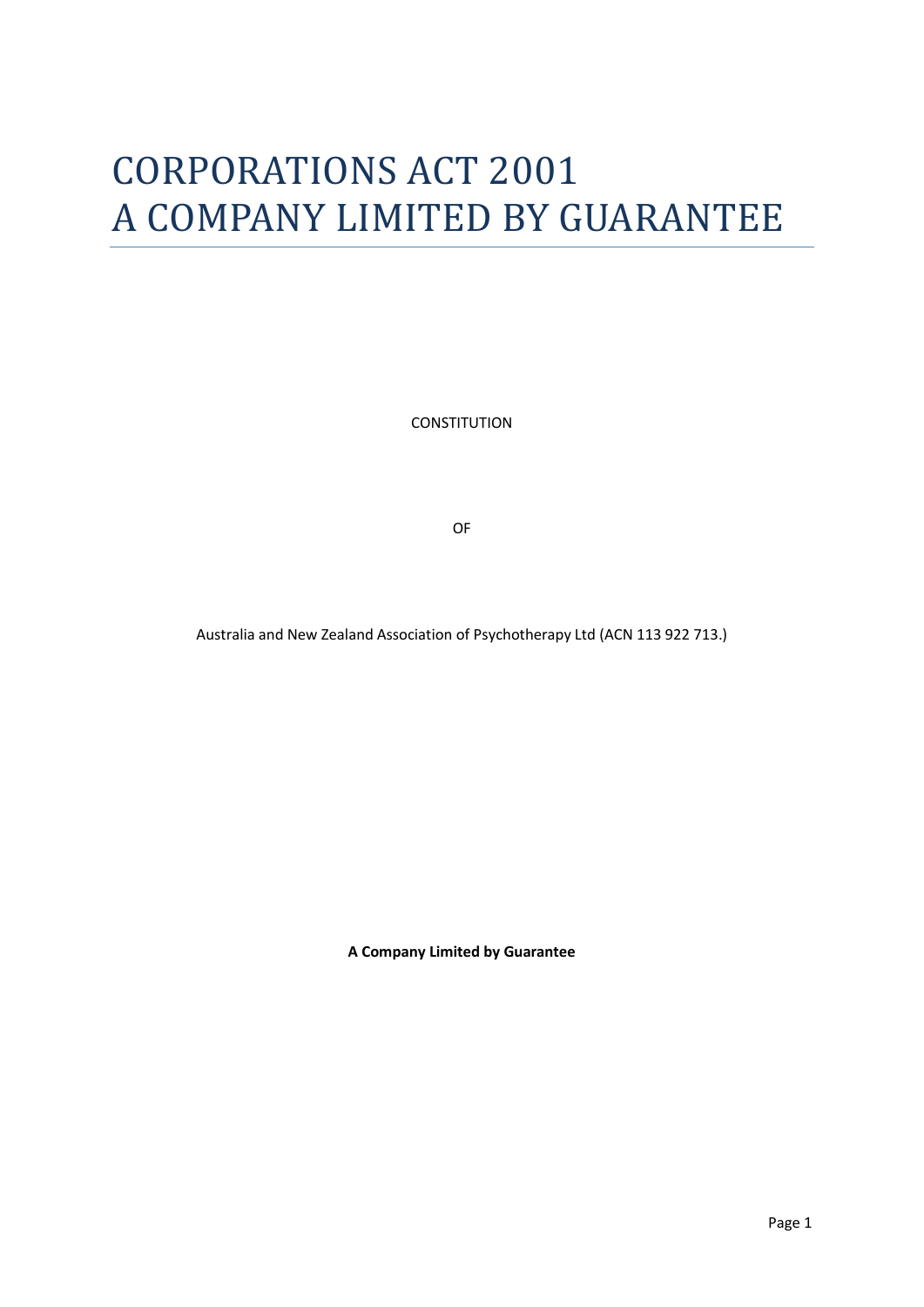CORPORATIONS ACT 2001

A Company limited by Guarantee and not having a Share Capital

CONSTITUTION OF

#### AUSTRALIA AND NEW ZEALAND ASSOCIATION OF PSYCHOTHERAPY LTD

(ACN 113 922 713)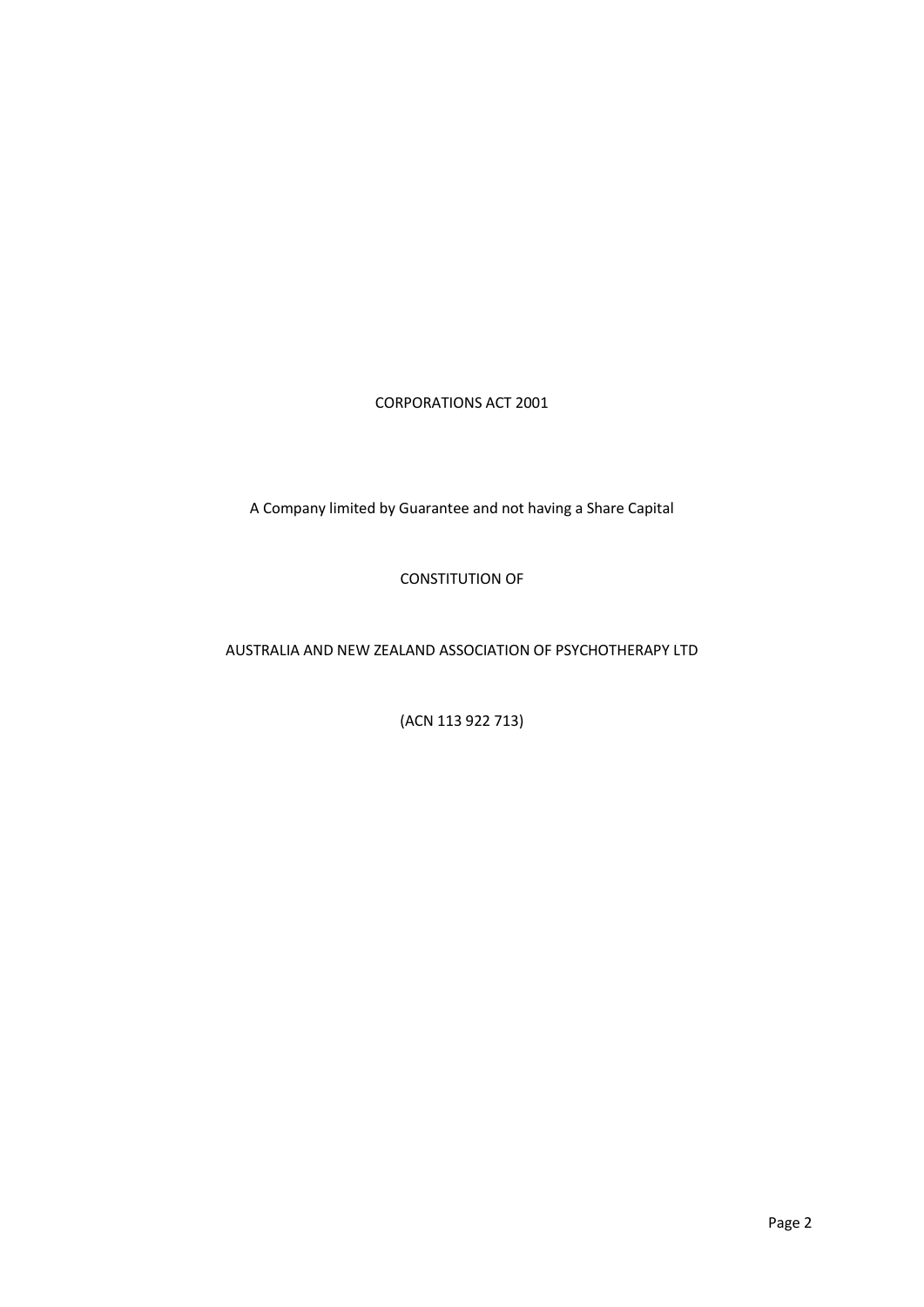#### **1. NAME**

1.1. The name of the company is "Australia and New Zealand Association of Psychotherapy Ltd" (the Company).

## **2. OBJECTS**

- 2.1 to promote, encourage, assist and arrange the study of psychotherapy and the theoretical and practical training and examining of psychotherapists;
- 2.2 to promote, encourage and develop the highest theoretical, practical and ethical standards in the practice of psychotherapy;
- 2.3 to provide a forum for the exchange of ideas and information about psychotherapy and related subjects;
- 2.4 to liaise with other organisations, associations and bodies interested in or concerned with psychotherapy and related subjects;
- 2.5 to promote, encourage and stimulate interest by persons in related fields in the application and developments in the field of psychotherapy and to assist in keeping medical practitioners, psychologists, social workers and members of related and other professional groups informed of such research and developments;
- 2.6 to develop public awareness of the benefits of the practice of psychotherapy.
- 2.7 to exercise such powers as the Management Committee may determine to achieve, or arising out of, the objects referred to.
- 2.8 to succeed to and take over the assets of Australia and New Zealand Association of Psychotherapy (NSW branch).

#### **3. NON-PROPRIETARY STATUS**

The income and property of the Company whencesoever derived, shall be applied solely towards the promotion of the objects of the Company as set forth in this Constitution, and no portion thereof shall be paid or transferred, directly or indirectly by way of dividend, bonus or otherwise, to the members of the Company PROVIDED THAT nothing herein contained shall prevent the payment in good faith of remuneration to any officers or servants of the Company or to any member of the Company in return for any services actually rendered to the Company or for goods supplied in the ordinary and usual course of business nor prevent the payment of interest at a rate not exceeding the rate for the time being fixed for the purpose of this paragraph by the Constitution on money borrowed from any members of the Company or reasonable and proper rent for premises demised or let by any member of the Company but so that no member of the Management Committee of the Company shall be appointed to any salaried office of the Company or any office of the Company paid by fees Except as this constitution may provide and that no other benefit in money or money's worth shall be paid or given by the Company to any member of such Committee or governing body except repayment of out-of- pocket expenses and interest at the rate aforesaid on money lent or reasonable and proper rent for premises demised or let to the Company.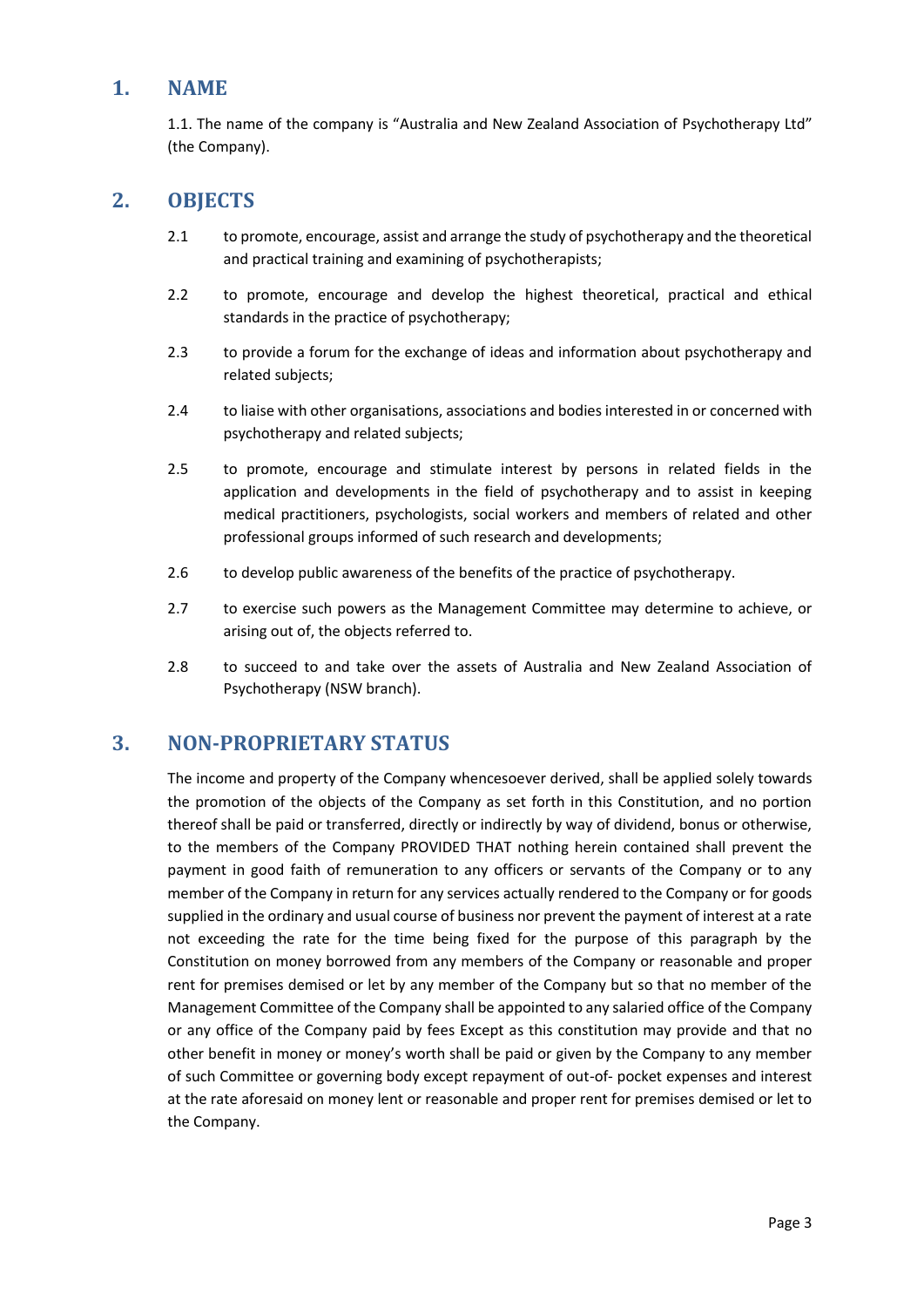## **4. LIMITED LIABILITY OF MEMBERS**

The liability of the members is limited.

## **5. CONTRIBUTION OF MEMBERS AFTER WINDING UP**

- 5.1 Every member of the Company undertakes to contribute to the property of the Company in the event of the same being wound up while they are a member or within one year after they cease to be a member for payment of the debts and liabilities of the Company (contracted before they cease to be a member) and of the costs, charges and expenses of winding up and for the adjustment of the rights of the contributories among themselves, such amount as may be required not exceeding one hundred dollars (\$100).
- 5.2 If upon winding up or dissolution of the Company there remains, after satisfaction of all its debts and liabilities, any property whatsoever, the same shall not be paid to or distributed among the members of the Company, but shall be given or transferred to some other institution or institutions having objects similar to the objects of the Company and which is of a type referred to in Section 78 or in any sub-section thereof of the Income Tax Assessment Act and whose constitution or memorandum of association shall prohibit the distribution of its or their income and property amongst its or their members to an extent at least as great as is imposed on the Company under or by virtue of Clause 3 hereof, such institution or institutions to be determined by the members of the Company at or before the time of the dissolution and in default thereof by application to the Supreme Court of New South Wales for determination.
- 5.3 True accounts shall be kept of the sums of money received and expended by the Company and the matter in respect of which such receipt and expenditure takes place, and of the property, credits and liabilities of the Company and, subject to any reasonable restrictions as to the time and manner of inspecting the same that may be imposed in accordance with the Constitution for the time being in force shall be open to the inspection of the members. Once at least in every year, the accounts of the Company shall be examined by one or more properly qualified auditor or auditors who shall report to the members in accordance with the provisions of the Corporations Act 2001.

## **6. MEMBERSHIP**

- 6.1. Those persons who shall be admitted to membership in accordance with this Constitution shall be members of the Company.
- 6.2. There shall be the following categories of membership:-
	- 6.2.1. (a) Clinical member
		- (b) Research member
		- (c) Graduate member
		- (d) Trainee member
	- 6.2.2. Associate members; and
	- 6.2.3. Honorary life members.
- 6.3 The criteria applying to each category of membership shall be set out in a Bylaw to be approved by the Management Committee. The Management Committee can then make further changes to the Bylaw as considered necessary to meet the objectives of the company.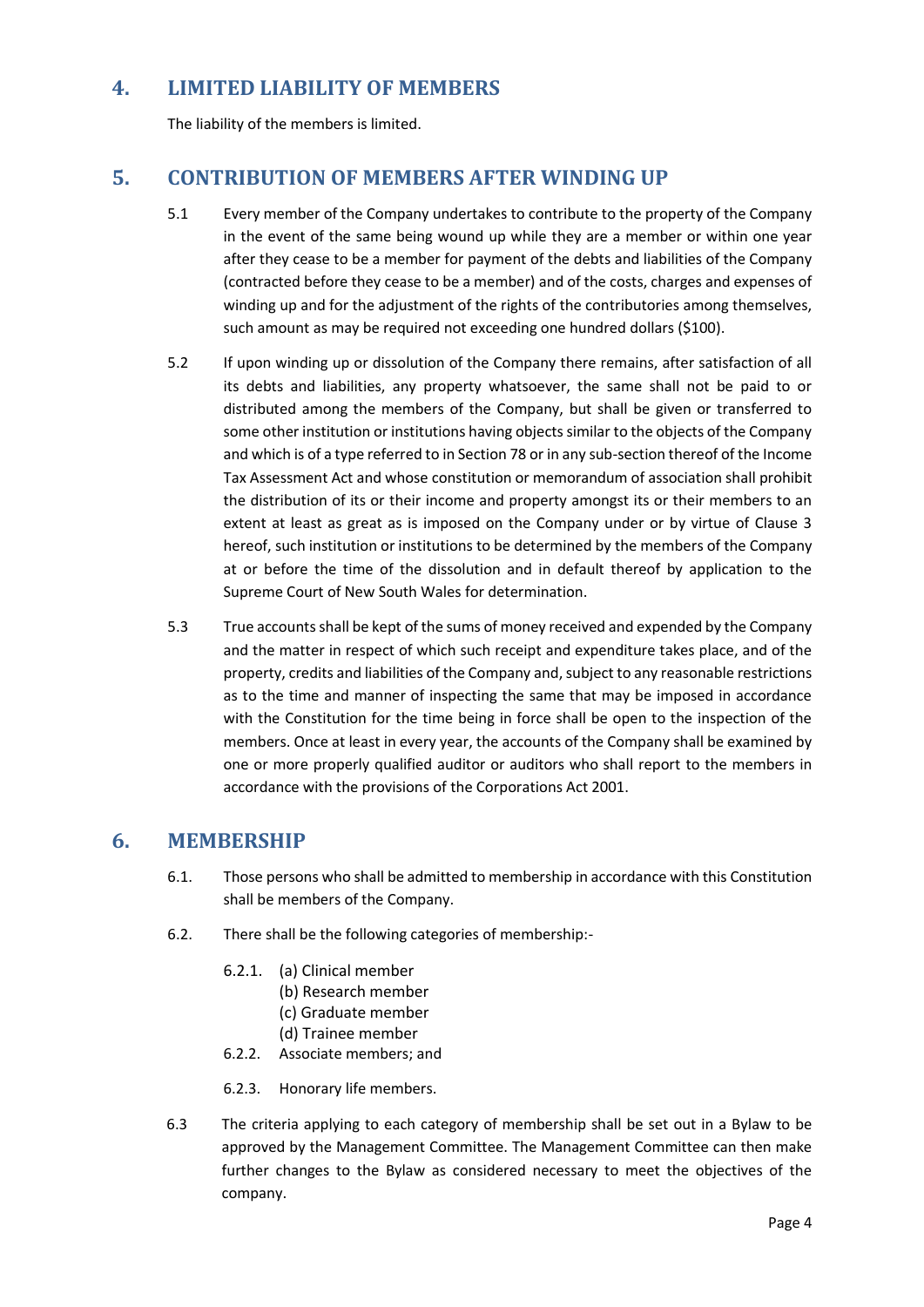# **7. APPLICATION FOR, CONTINUANCE OF AND CESSATION OF MEMBERSHIP**

- 7.1. A person who desires to become a member of the Company shall apply to the membership Secretariat for membership in such form and manner as the Membership Secretary may from time to time determine.
- 7.2. The Membership Secretariat shall recommend to the Management Committee the acceptance or rejection of the application.
- 7.3. The Management Committee shall consider any recommendation for membership as provided for in the previous paragraph at a duly constituted meeting and decide whether or not to admit such person to membership and upon acceptance of the application for membership the Management Committee shall forthwith cause to be sent to the applicant written notice of acceptance and a request for payment of the first annual subscription. The entrance fee shall be paid by the person seeking membership at the time of lodging the approved form of application for membership. Upon payment of the first annual subscription the applicant shall become a member of the company, provided nevertheless that if such payment is not made within thirty (30) days of the date of the notice the management committee may in its discretion cancel its acceptance of the application for membership of the company.
- 7.4. The entrance fee and annual subscriptions payable by applicants for membership shall be such as the Management Committee shall from time to time prescribe, provided always that nothing herein contained shall prohibit different levels of entrance fee or annual subscriptions for different categories of membership. All annual subscriptions shall become due and payable in advance on the first day of July in every year.
- 7.5. A person admitted to membership during the year shall pay an annual subscription, being a pro rata amount, based on the unexpired period of that first year.
- 7.6. All persons being members of the NSW State Council of ANZAP at the date of this constitution shall be required to pay the annual subscription after the first day of July of the year of registration but shall not be required to pay any entrance fee.
- 7.7 The Management Committee may place conditions in relation to professional supervision, professional development or any other requirement on an applicant to be accepted into membership or an existing member to continue membership of ANZAP.
- 7.8 A member may at any time, by giving notice in writing to the Secretary, resign from membership of the company.
- 7.9 On resigning the member shall continue to be liable:-
	- 7.9.1 For any annual subscription and all arrears of subscription due and unpaid at the date of resignation; and
	- 7.9.2 For an amount not exceeding \$100.00 for which such member is liable under paragraph 5 of this constitution to contribute towards the debts of the company and the cost and expenses of the company in the event of the company being wound up.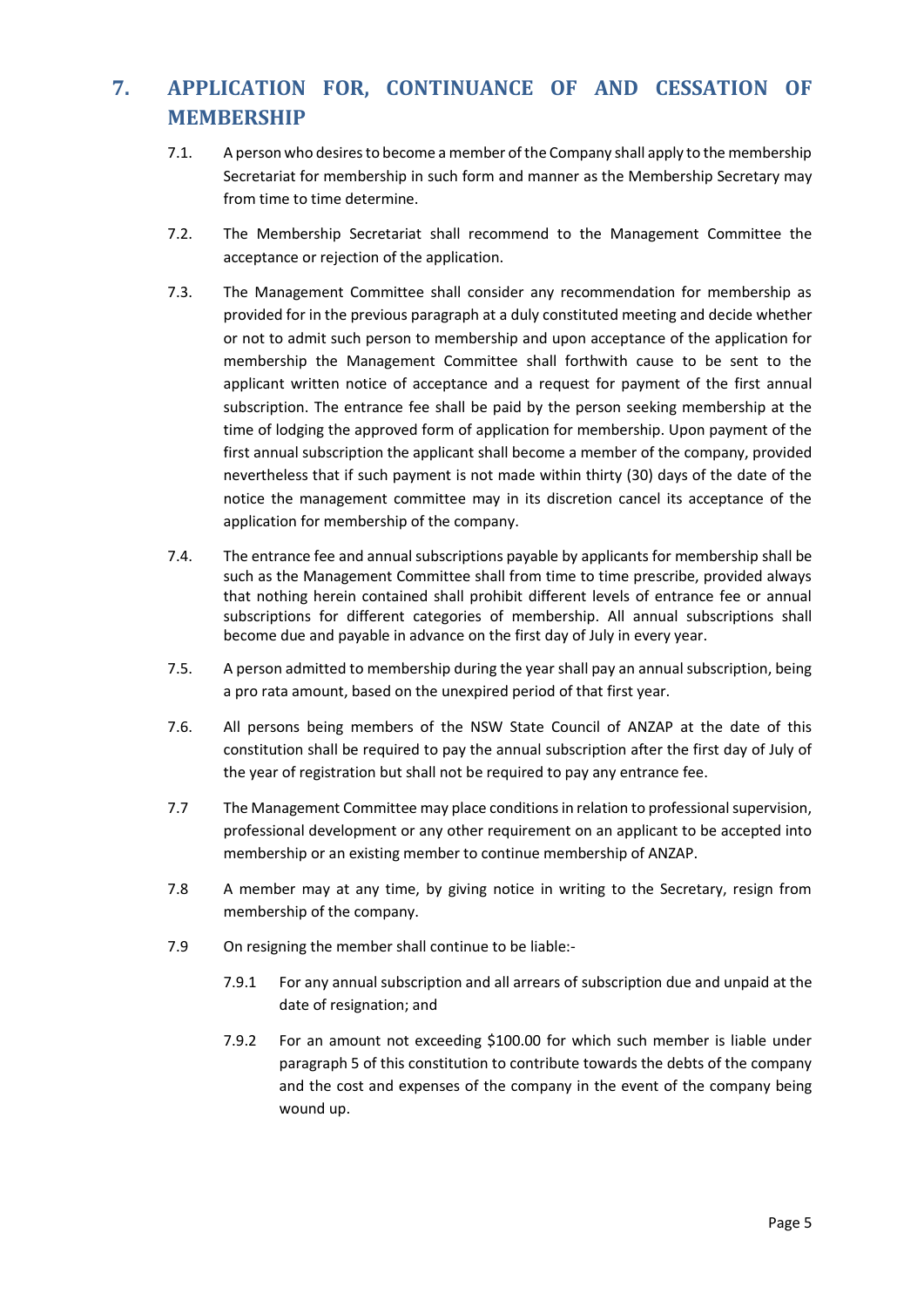## **8. ETHICAL AND PROFESSIONAL CONDUCT**

- 8.1 The Management Committee will issue a "Code of Ethics" which will be By-Laws of the company in accordance with section 23 of this constitution.
	- 8.1.1 The Management Committee may amend or vary the "Code of Ethics" as considered necessary to meet the objectives of the company.
	- 8.1.2 Any change to the "Code of Ethics" must be published to the members at least 30 days before becoming effective.
- 8.2 Members will abide by the "Code of Ethics".
- 8.3 ANZAP's Ethics Function shall be set out in a Bylaw to be approved by the Management Committee. The Management Committee can then make further changes to the Bylaw as considered necessary to meet the objectives of the company.

## **9. RIGHTS OF MEMBERS AND VOTING**

- 9.1. (a) Clinical member
	- (b) Research member
	- (c) Graduate member

shall be entitled to receive notice of all general meetings of the company, to attend at such meetings to speak at such meetings and to vote at such meetings in person or by proxy and to be elected to the Management Committee and appointed to other subcommittees.

9.2 Associate members shall be entitled to receive notice of all meetings of the company to attend at such meetings and to speak at such meetings. You are invited to do so by the chairperson of such meetings. Associate members shall not be entitled to vote at annual meetings of the company, nor be eligible to be elected to the Management Committee.

## **10. HONORARY LIFE MEMBERSHIP**

10.1 Honorary life members of the company shall be entitled to receive notice of all general meetings of the company including the Annual General Meeting, attendance at such meeting and speak at meetings of the company by invitation of the chairperson only, but shall not be entitled to vote at meetings of the company, nor to be elected to the Management Committee or appointed to any sub-committees of the company.

## **11. GENERAL MEETINGS**

- 11.1 The first general meeting shall be held as required by the Corporations Law but at any time at the discretion of the Management Committee.
- 11.2 A general meeting called the Annual General Meeting shall be held at least once every calendar year, at such time and place as may be determined by the Management Committee.
- 11.3 All general meetings other than the Annual General Meeting shall be called general meetings.
- 11.4 The business of an Annual General Meeting should be as follows:-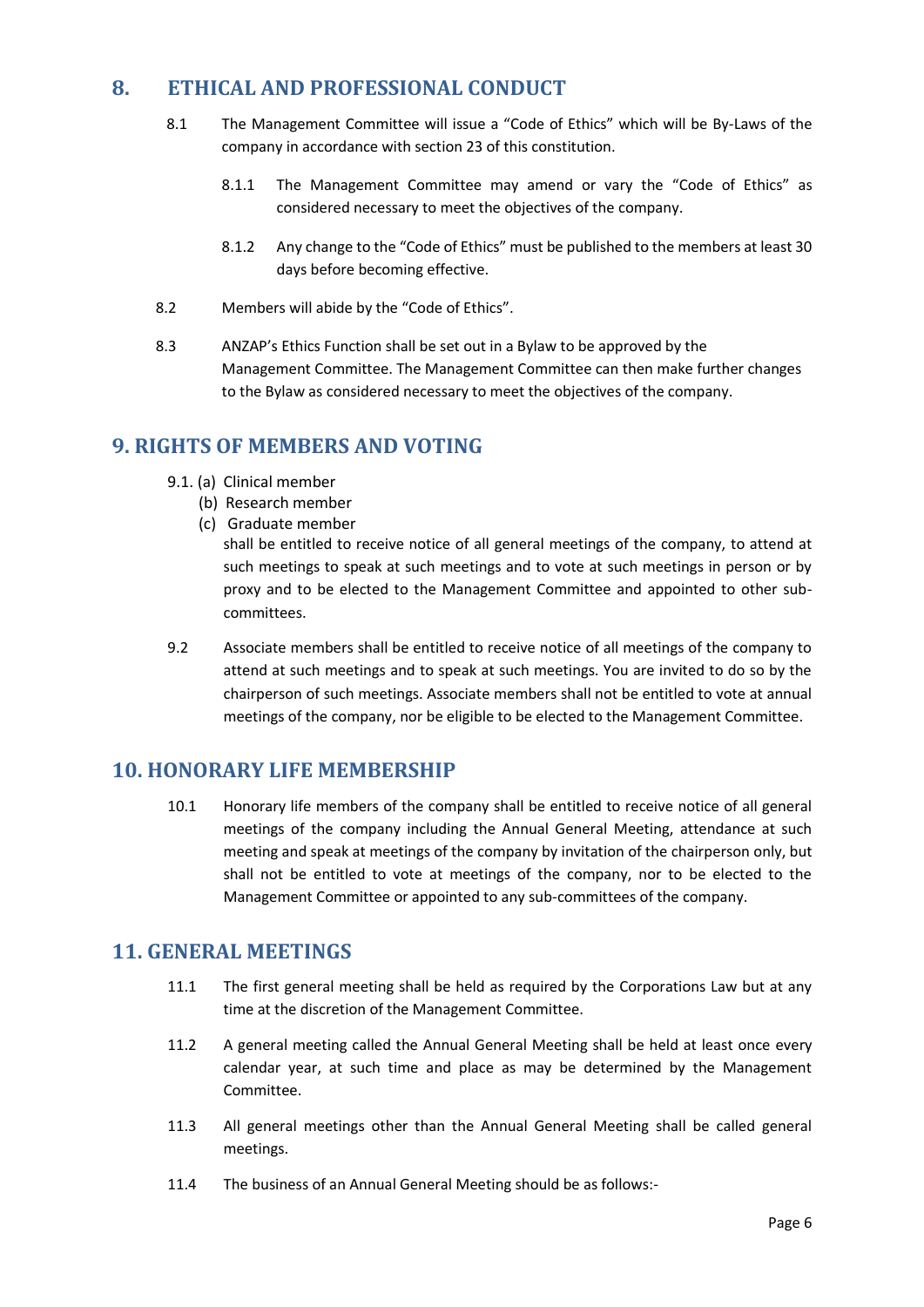- 11.4.1 To adopt and confirm the minutes of the previous Annual General Meeting.
- 11.4.2 To receive the President's report to members.
- 11.4.3 To receive the report of the convener of each and every sub-committee active since the last Annual General Meeting.
- 11.4.4 To receive and consider the annual balance sheet and financial statement.
- 11.4.5 To elect members to vacancies on the Management Committee arising under the Constitution.
- 11.4.6 To elect, if necessary, an auditor of the company.
- 11.4.7 To deal with any other business which is deemed to be special business.
- 11.5 Twenty-one (21) days written notice (exclusive of the day on which the notice is served or deemed to be served and exclusive of the day for which the notice is given) specifying the place, the day and the hour of the general meeting, and in case of special business, the general nature of that business shall be given to such persons as are entitled to receive such notices from the company.
- 11.6 General meetings shall be convened at any time by resolution of the Management Committee or in response to a requisition of (a) Clinical/(b) Research/(c) Graduate members setting out the subject matter and resolution proposed for such general meeting provided such requisition shall be signed by thirty (30) (a) Clinical/ (b) Research/ (c) Graduate members and the meeting shall be called no earlier than 30 days after the receipt of such requisition. Notwithstanding the receipt of such requisition the Management Committee may resolve to call a general meeting to deal with the subject matter and resolution so proposed, or have it dealt with as special business at the annual general meeting.
- 11.7 The quorum for general meetings convened by resolution of the Management Committee or being the annual meeting shall be ten (10) members present in person. The quorum for a general meeting convened as a result of a requisition of (a) Clinical/(b) Research/(c) Graduate member shall be thirty (30).

#### **12 PROCEEDINGS OF GENERAL MEETING**

- 12.1 No business shall be transacted at any general meeting unless a quorum of (a) Clinical/(b) Research/ (c) Graduate members is present at the time when the meeting proceeds to business. Save as herein otherwise provided ten (10) (a) Clinical/(b) Research/(c) Graduate member present in person or by their proxies or voting delegates shall be a quorum.
- 12.2 If within half an hour from the time appointed for the meeting a quorum is not present, the meeting, if convened upon the requisition of members, shall be dissolved; in any other case it shall stand adjourned to the same day in the next week at the same time and place, or to such other day and at such other time and place as the Council may determine and if at the adjourned meeting a quorum is not present within half an hour from the time appointed for the meeting, the members present (being not less than three) shall be a quorum.
- 12.3 The President shall preside as Chairperson at every general meeting of the Company, or if there is no President, or if the President is not present within fifteen minutes after the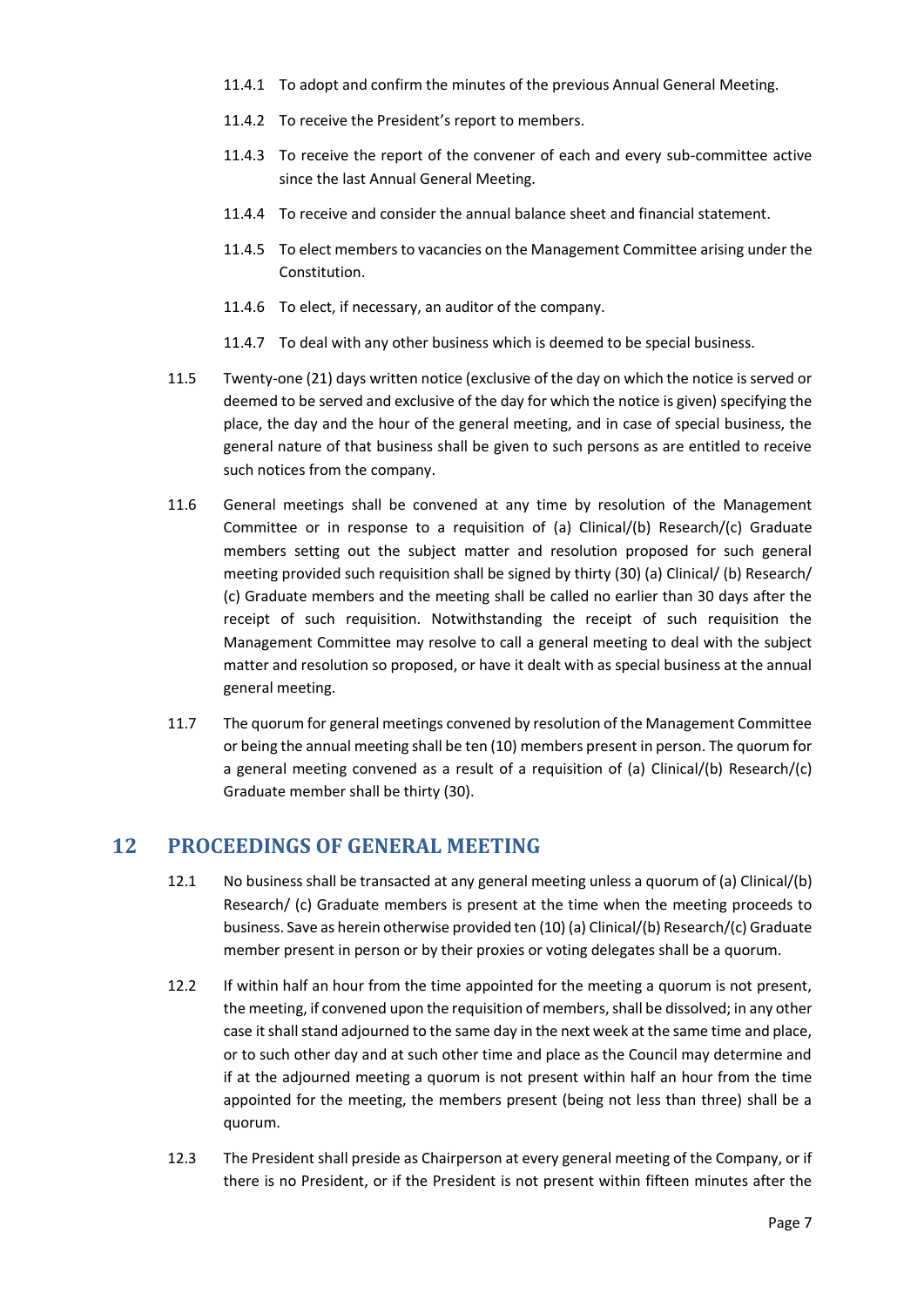time appointed for the holding of the meeting or is unwilling to act, then the (a) Clinical / (b) Research/(c) Graduate members present shall elect one of their number to be Chairperson of the meeting.

- 12.4 The Chairperson may, with the consent of any meeting at which a quorum is present (and shall if so directed by the meeting), adjourn the meeting from time to time and from place to place, but no business shall be transacted at any adjourned meeting other than the business left unfinished at the meeting from which the adjournment took place. When a meeting is adjourned for thirty days or more, notice of the adjourned meeting shall be given as in the case of an original meeting. Save as aforesaid it shall not be necessary to give any notice of an adjournment or the business to be transacted at an adjourned meeting.
- 12.5 At any general meeting a resolution put to the vote of the meeting shall be decided on a show of hands unless a poll is (before or on the declaration of the results of the show of hands) demanded:-
	- 12.5.1 By the Chairperson; or
	- 12.5.2 By at least three (a) Clinical/ (b) Research/ (c) Graduate Members present in person or by proxy.

Unless a poll is demanded on a declaration of the Chairperson that a resolution has on show of hands been carried or carried unanimously, or by a particular majority, or lost, then an entry to that effect in the book containing the minutes of the proceedings of the Company shall be conclusive evidence of the fact without proof of the number or the proportion of the votes recorded in favour of or against the resolution. The demand for a poll may be withdrawn.

- 12.6 If a poll is duly demanded to be taken in such a manner and either at once or after an interval or adjournment or otherwise as the Chairperson directs, and the result of the poll shall be the resolution of the meeting at which the poll was demanded, but a poll demanded on the election of a chairperson or on the question of adjournment shall be taken forthwith.
- 12.7 In the case of an equality of votes, whether on a show of hands or on a poll, the Chairperson of the meeting at which the show of hands takes place or at which the poll is demanded shall be entitled to a second or casting vote.
- 12.8 An (a) Clinical /(b) Research/ (c) Graduate member may vote in person or by a proxy who is a member and on a show of hands every person present in person shall have one vote and, on a poll, every (a) Clinical /(b) Research /(c) Graduate member present in person or by proxy shall have one vote.
- 12.9 No member shall be entitled to vote at any general meeting if that member's annual subscription shall be more than one month in arrears at the date of the meeting.
- 12.10 The instrument appointing a proxy shall be in writing under the hand of the appointer and may specify the manner in which the proxy is to vote in respect of a particular resolution, and, where an instrument of proxy so provides, the proxy is not entitled to vote on the resolution except as specified in the instrument. Unless otherwise instructed the proxy may vote as the proxy thinks fit.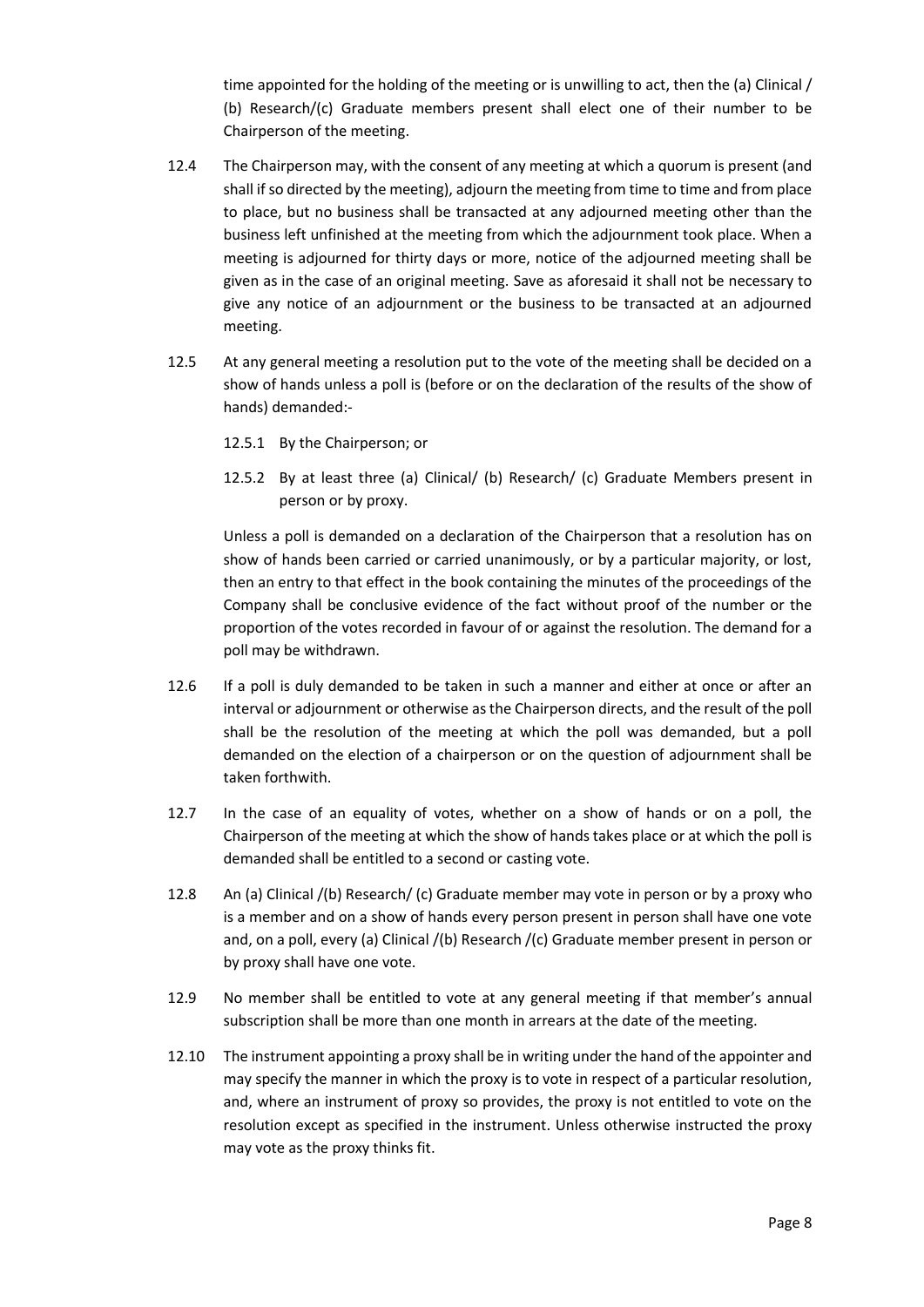#### 12.11 The instrument appointing a proxy may be in the following form or in any common or usual form.

……………………………..…………… (Company)

I,………………………….of………………………………………………...

being an (a) Clinical /(b) Graduate member of ANZAP (NSW) Limited hereby appoint

……………………………of ……………………………………………….

or failing that person the Chairperson of the meeting as my proxy to vote for me on my behalf at the Annual/General meeting of the Company, to be held on the ……day of……20…. and at any adjournment thereof.

My proxy is hereby authorised to vote:-

 $\Box$  In favour of

Against

the resolution set out below.

Signed this ……………………. day of …………….

………………………………………

NOTE: In the event of the member desiring to vote for or against any resolution the member shall instruct the proxy accordingly.

Unless otherwise instructed, the proxy may vote as they think fit.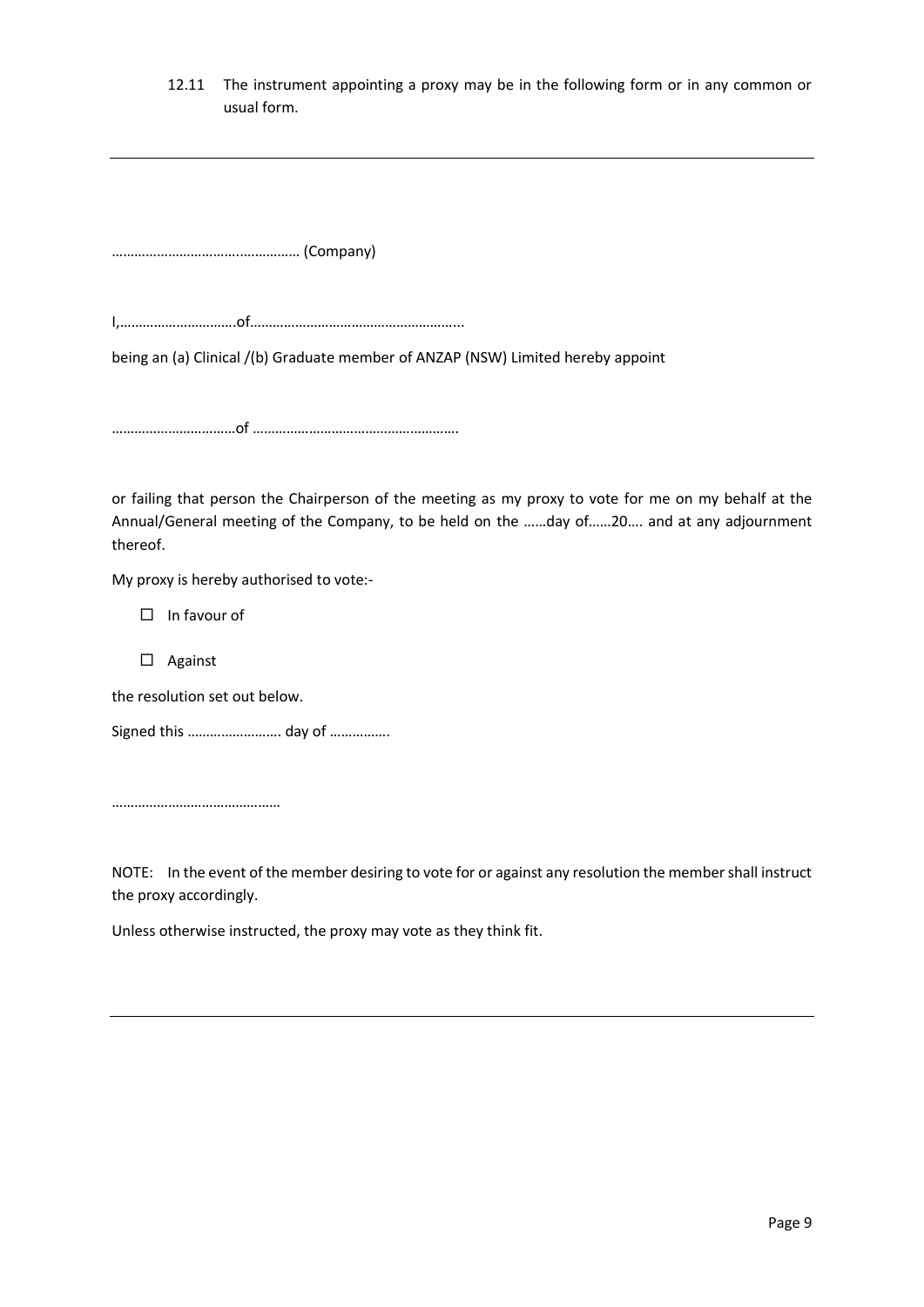- 12.12 The instrument appointing a proxy and the power of attorney or other authority, if any, under which it is signed or a certified copy of that power or authority, or statement in writing referred to in paragraph 12.11 shall be deposited at the registered office of the Company or at such other place as is specified for that purpose in the notice convening the meeting, not less than forty-eight (48) hours before the time for holding the meeting or adjourned meeting in which the person named in the instrument proposed to vote, or in case of a poll, not less than twenty- four (24) hours before the time appointed for the taking of the poll and in default the instrument of proxy shall not be treated as valid.
- 12.13 A vote given in accordance with the terms of an instrument or proxy or attorney shall be valid notwithstanding the previous death or unsoundness of mind of the member or revocation of the instrument or of the authority under which the instrument was executed, if no information in writing of such death, unsoundness of mind, or revocation as aforesaid has been received by the Company at the registered office before the commencement of the meeting or adjourned meeting at which the instrument is proposed to be used.

#### **13 MANAGEMENT COMMITTEE**

- 13.1 The activities, functions, affairs and funds of the company shall be managed and controlled by a Management Committee.
- 13.2 The committee shall consist of office bearers namely, a President, Vice President, a Secretary, Treasurer, Director of Training who shall hold office until the close of the next Annual General Meeting, and up to 5 other members.
- 13.3 No person other than the Director of Training for the time being employed by the company shall be an office bearer of the company within the meaning of this constitution.
- 13.4 All members elected to the Management Committee at the first Annual General Meeting shall be divided into two groups:-
	- 13.4.1 Group 1 Shall be determined by drawing lots and shall be made up of 50% of the members.
	- 13.4.2 Group 2 Shall be made up of the remainder of members and designated accordingly.
	- 13.4.3 Unless otherwise disqualified the members of the Management Committee in Group 1 and elected at the first Annual General Meeting, shall hold office for 1 year and in Group 2 shall hold office for 2 years.
- 13.5 At each Annual General Meeting held after the first Annual General Meeting the number of members required to fill vacancies on the Management Committee shall be elected and shall, unless otherwise disqualified, hold office for 2 years and shall be eligible for reelection.
- 13.6 The Management Committee as constituted at the conclusion of an Annual General Meeting shall conduct its first meeting as soon as practicable thereafter and at that first meeting:-
	- 13.6.1 Shall appoint members to the office of President, Vice President, Treasurer, Secretary and Director of Training, to hold office for a term of twelve (12) months until the conclusion of the next Annual General Meeting.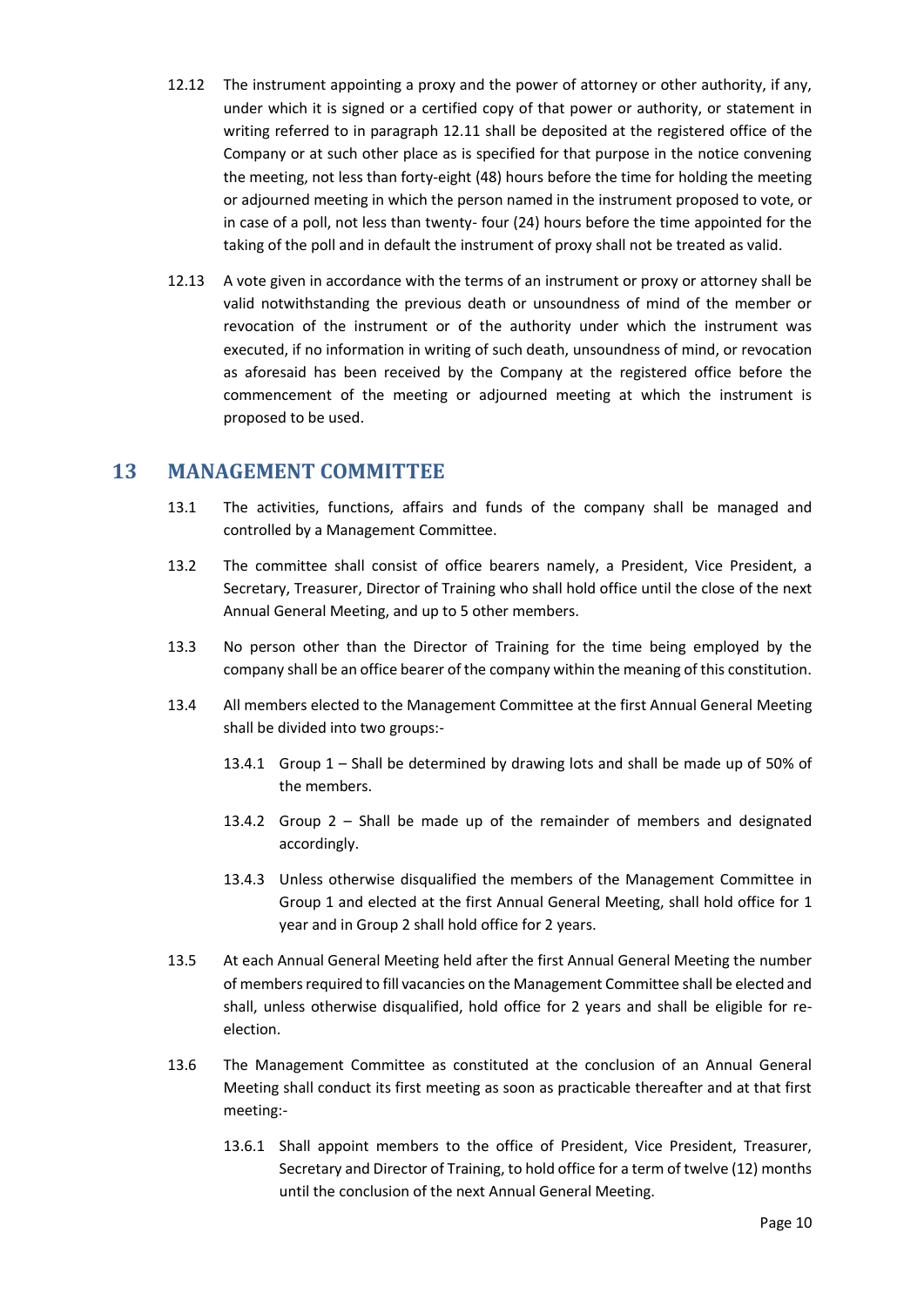- 13.6.2 Appoint a convener from its members for sub-committees for the next twelve (12) months.
- 13.6.3 In making the appointments of office bearers the immediate past President, if so willing, shall be appointed as Vice President and no member shall be eligible for re-appointment as President after holding office for three (3) consecutive terms.
- 13.7 The Management Committee shall have power at any time to appoint any (a) Clinical /(b) Research/ (c) Graduate member to fill a casual vacancy on the committee. Any (a) Clinical /(b) Research/(c) Graduate member so appointed shall hold office until the next Annual General Meeting and shall be eligible for election at that meeting.
- 13.8 Any casual vacancy in the office of President shall be filled by the Vice President or failing a Vice President at an election for President at a general meeting to be called by the Management Committee. The Vice President or President holding office or so elected, whatever the case may be, shall hold office for the unexpired period of office of the President and shall be eligible for re-appointment.
- 13.9 Any casual vacancy in the office of Vice President, Secretary, Treasurer or Director of Training shall be filled by appointment by the Management Committee and such persons so appointed shall hold office until the next Annual General Meeting.
- 13.10 The Management Committee may act, notwithstanding any vacancy in their numbers, but if and so long as their number is reduced below the number fixed by this constitution as the necessary quorum of the Management Committee, the continuing members of the Management Committee may act for the purpose of increasing the number of members of the Management Committee to that number, summoning a General Meeting of the company but for no other purpose.
- 13.11 A member of the Management Committee ceases to be a member if that member:-
	- (a) dies;
	- (b) resigns as a member pursuant to this Constitution, or resigns as a member of the Management Committee;
	- (c) Is absent from three (3) consecutive meetings of the Management Committee of which reasonable notice has been given to that member, unless leave is granted to that member by the Management Committee;
	- (d) Becomes bankrupt, applies to take the benefit of any law for the relief of bankrupts or insolvent debtors, compounds with creditors or makes an assignment of his or her remuneration for their benefit;
	- (e) Is a mentally ill or mentally disordered person for the purposes of the Mental Health Act, 1990;
	- (f) Is convicted in the State of New South Wales of an offence punishable by imprisonment for twelve (12) months or upwards, or is convicted elsewhere of an offence which, if committed in this State, would be so punishable;
	- (g) Is expelled as a member under paragraph 8 of this constitution, provided always nothing in this article shall affect the operation of paragraph 5 of the constitution;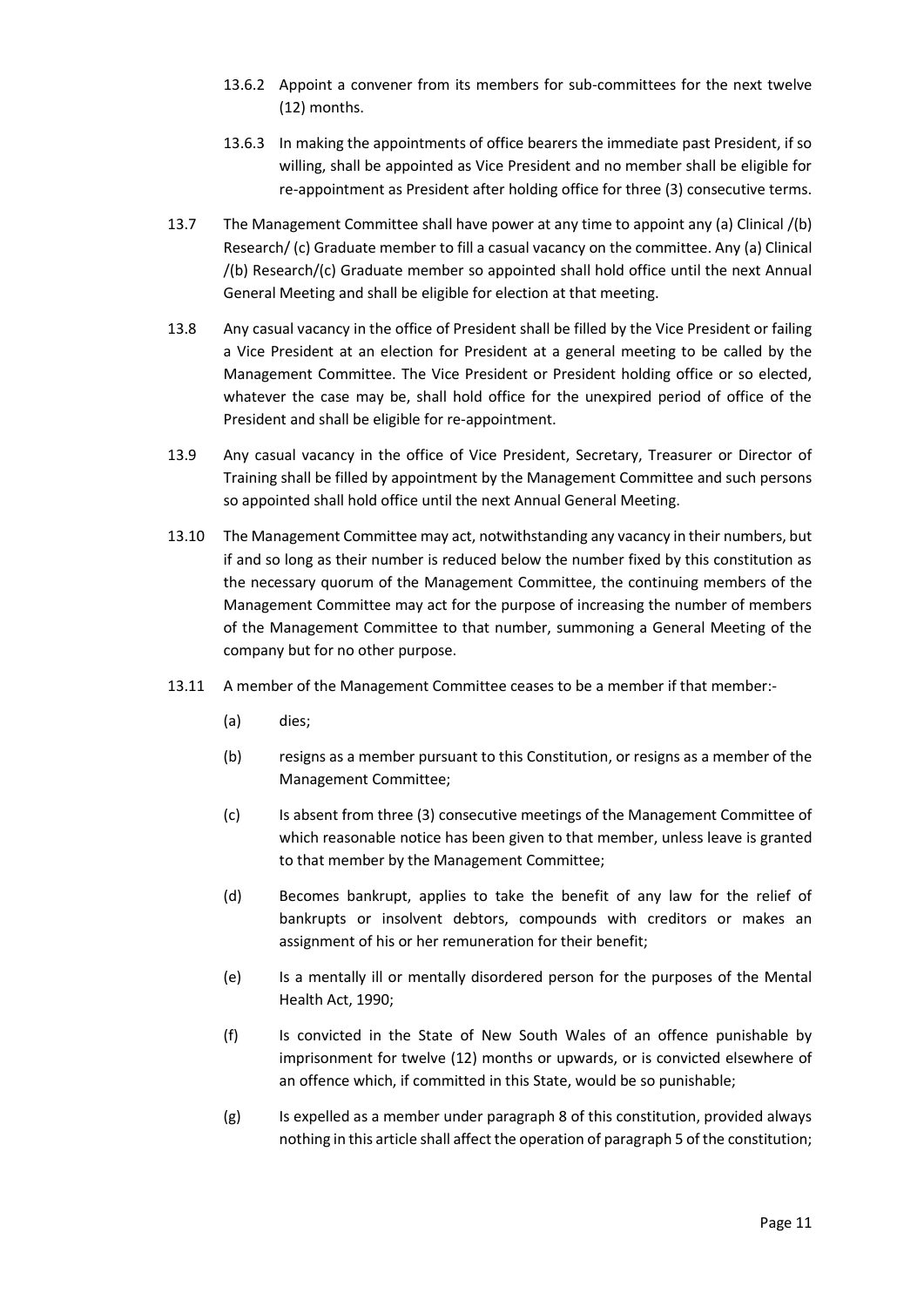- 13.12 The company, in general meetings, may by ordinary resolution at which special notice has been given remove any office bearer or committee member before the expiration of his period of office and may by resolution appoint another person in his place or stead and the person so appointed shall hold office until the next general meeting.
- 13.13 A person is eligible to be elected to the Management Committee of the company who shall be (a) Clinical/(b) Research/(c) Graduate members of the company and shall be nominated for election in writing by at least 2 members and such nomination shall be delivered to the Secretary of the company prior to the commencement of the Annual General Meeting, provided that a member whose term of office has expired shall be eligible for re-election without such nomination.
- 13.14 The members of the Management Committee shall be directors of the company for the purposes of the Corporations Act, 2001.

## **14 PROCEEDINGS OF THE MANAGEMENT COMMITTEE**

- 14.1 The Management Committee shall meet together for the business and affairs of the company at least once in every 3 months but otherwise regulate its meetings as it thinks fit and adjourn the same.
- 14.2 The quorum necessary for the transaction of business at a Management Committee shall be 5 members. Notice of its meetings must be given by the secretary and notice by electronic communication, facsimile communication and in writing shall be deemed to be adequate notice.
- 14.3 All members of the Management Committee shall be entitled to attend, speak and vote at any meetings of the Management Committee.
- 14.4 The President shall be the chairperson of meetings of the Management Committee. If at any meeting of the Management Committee the President is not present at the time appointed for holding the same and subject to there being a quorum of members present, the members present shall elect one of their number to be the chair for the meeting.
- 14.5 Questions arising from any meeting of the Management Committee shall be decided by a majority of votes of those present and voting and a determination by a majority shall for all purposes be deemed a determination of the Management Committee. In case of equality of votes, the chairperson of the meeting shall have a second or casting vote.
- 14.6 The Management Committee may delegate any of its functions to such sub- committees as it determines and may withdraw from such sub-committee any functions delegated to it from time to time and may resolve to wind up such sub- committee.
- 14.7 From the date of registration there shall be the sub-committees to referred to in this constitution and such sub-committees shall, in the exercise of their functions conform to the lawful directions prescribed from time to time by the Management Committee.
- 14.8 A resolution in writing signed by all members of the Management Committee for the time being entitled to vote at meetings of the Management Committee, shall be as valid and effectual as if it had been passed at a meeting of the Management Committee duly convened and held.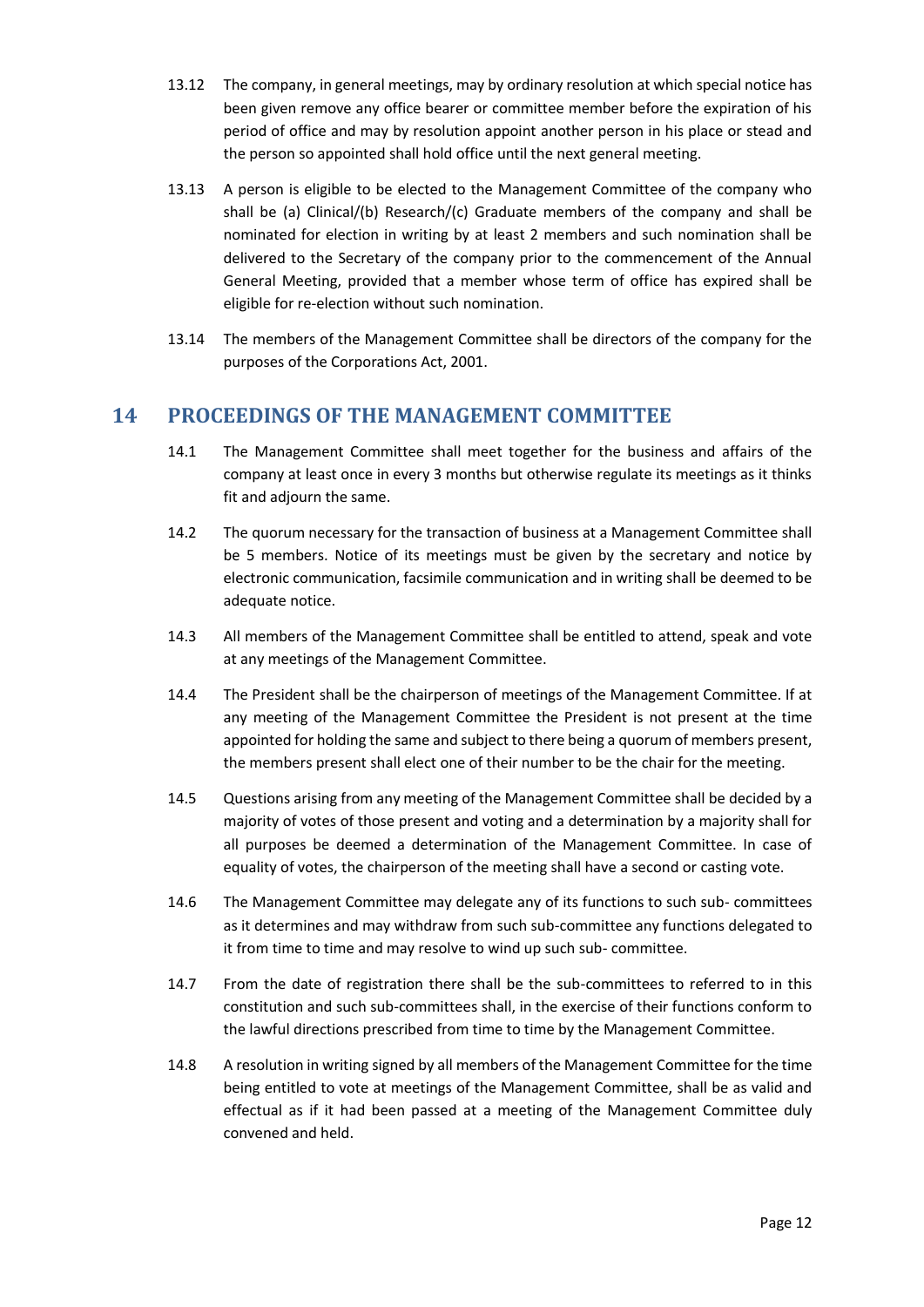## **15 MINUTES**

- 15.1 The Management Committee shall cause minutes of meetings to be duly entered in books provided for that purpose of the following:-
	- (a) Of proceedings at the Annual General Meeting and any general meeting of the company and of all resolutions of such meetings.
	- (b) Of proceedings of meetings of the Management Committee including the resolutions thereof and the names of members attending.
	- (c) Of resolutions duly made in accordance with this constitution by the Management Committee.
	- (d) Of all appointments of conveners of sub-committees constituted in accordance with this constitution.
	- (e) Such minutes shall be signed by the chairperson at the meeting at which the proceedings were held or by the chairperson of the next annual meeting.

#### **16 SUB-COMMITTEES**

16.1 At the date of this Constitution the sub-committees referred to in this clause shall continue to function.

#### **Name of Sub-Committee**

Membership Secretariat (MC ratified) Faculty

Ethics Committee

Professional Development (PD) Committee

The Therapeutic Conversation (TTC) Committee

Conference Committee Strategic Planning Committee (SPC)

- 16.2 All sub-committees shall be constituted and formed by a convener appointed by the Management Committee and shall have power to co-opt any member of the Management Committee and any ordinary member to serve on it. The President and Vice President shall be ex-officio members of all sub-committees.
	- 16.2.1 The Management Committee may appoint any natural person with appropriate expertise whether a member or not to a sub-committee where in the belief of the Management Committee this is necessary to ensure appropriate skills and experience are available to the sub-committee, or where this is necessary to avoid conflicts of interest.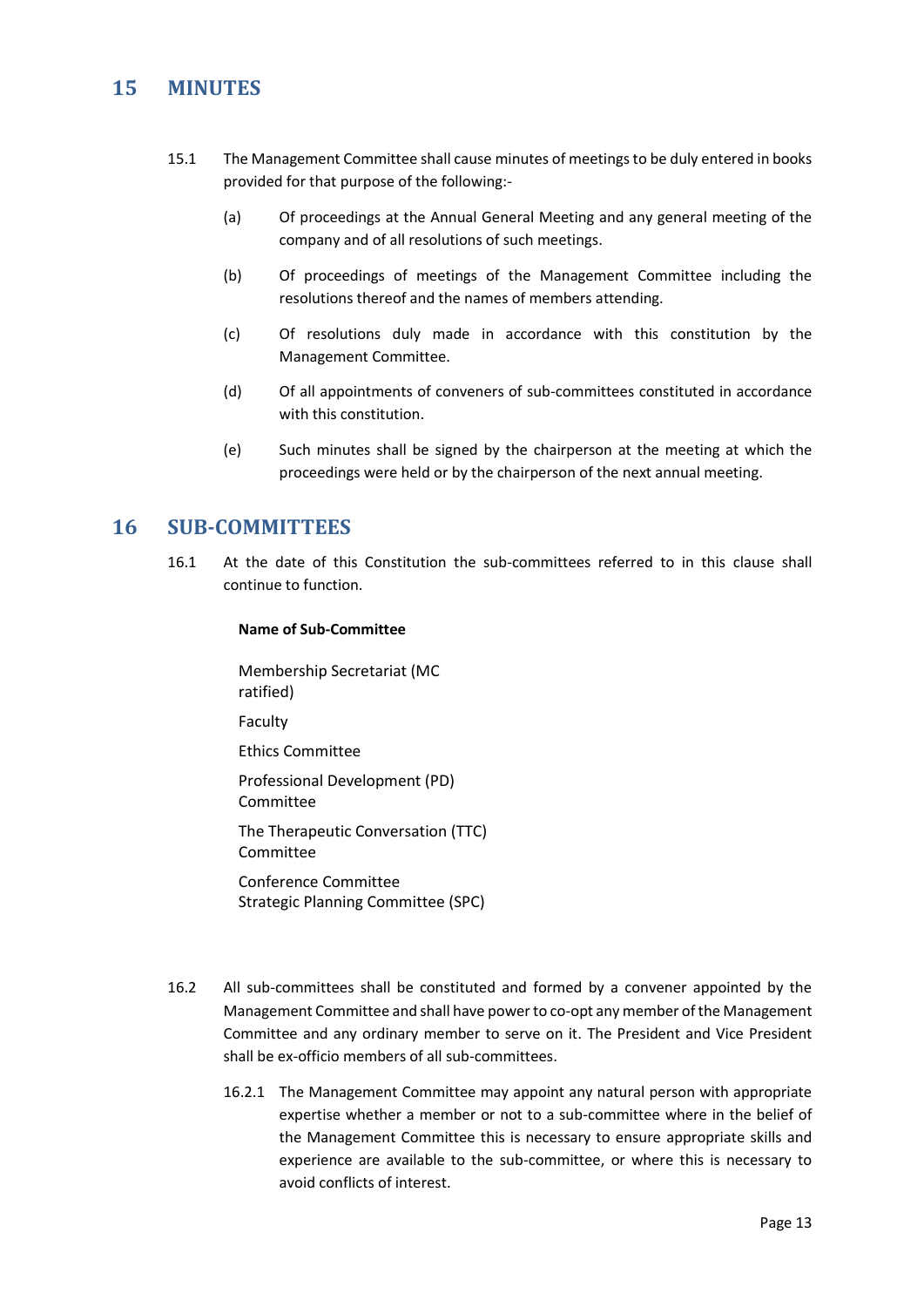- 16.3 The sub-committees shall carry out such functions as are delegated to it by the Management Committee and will report on its activities as the management committee may from time to time require and inform the Management Committee of its budgetary requirements, and operate within the budget provision made for it convener or other member of such sub-committee shall present an annual report to the Annual General Meeting detailing the outcomes of its functioning and its recommendations for the future.
- 16.4 The sub committees shall appoint from its members a chairperson and regulate its meeting procedures as it from time to time determines
- 16.5 The Management Committee may appoint conveners for other subcommittees to be identified by name to meet the needs of the company and such subcommittees will function in accordance with this paragraph.
- 16.6 A reference to a subcommittee by use of the committee name referred to in this paragraph shall comply with the constitution.

#### **17 SECRETARY**

The secretary, in addition to other duties, shall be the secretary and have the duties of secretary arising under the Corporations Act, 2001.

#### **18 POWERS AND DUTIES OF MANAGEMENT COMMITTEE**

The Management Committee shall have and exercise the powers of the company authorised by the Corporations Act, 2001.

#### **19 EXECUTION OF COMPANY DOCUMENTS**

The company may adopt a common seal which shall only be used by the authority of the Management Committee and in the presence of one director at least, who shall sign every instrument to which the seal is affixed and every such instrument shall be counter signed by the secretary or some other person appointed by the Management Committee for that purpose.

Notwithstanding the foregoing, the company may execute documents as authorised by Section 127 of the Corporations Act, 2001.

## **20 ACCOUNTS**

The Management Committee shall cause proper accounting and other records to be kept and shall distribute copies of every profit and loss account and balance sheet including every document required by law to be attached thereto accompanied by a copy of the auditor's report as required by the Corporations Law provided that the Management Committee may cause to be made out and laid before each Annual General Meeting a balance sheet and profit and loss account made up to a date not more than five (5) months before the date of the meeting.

#### **21 NOTICES**

21.1 A notice may be served by the Company on any member either personally or by sending it through the post in a pre-paid envelope or wrapper addressed to the member at the member's registered place of address, or by any other means permitted by section 249J of the Corporations Act 2001 (Cth).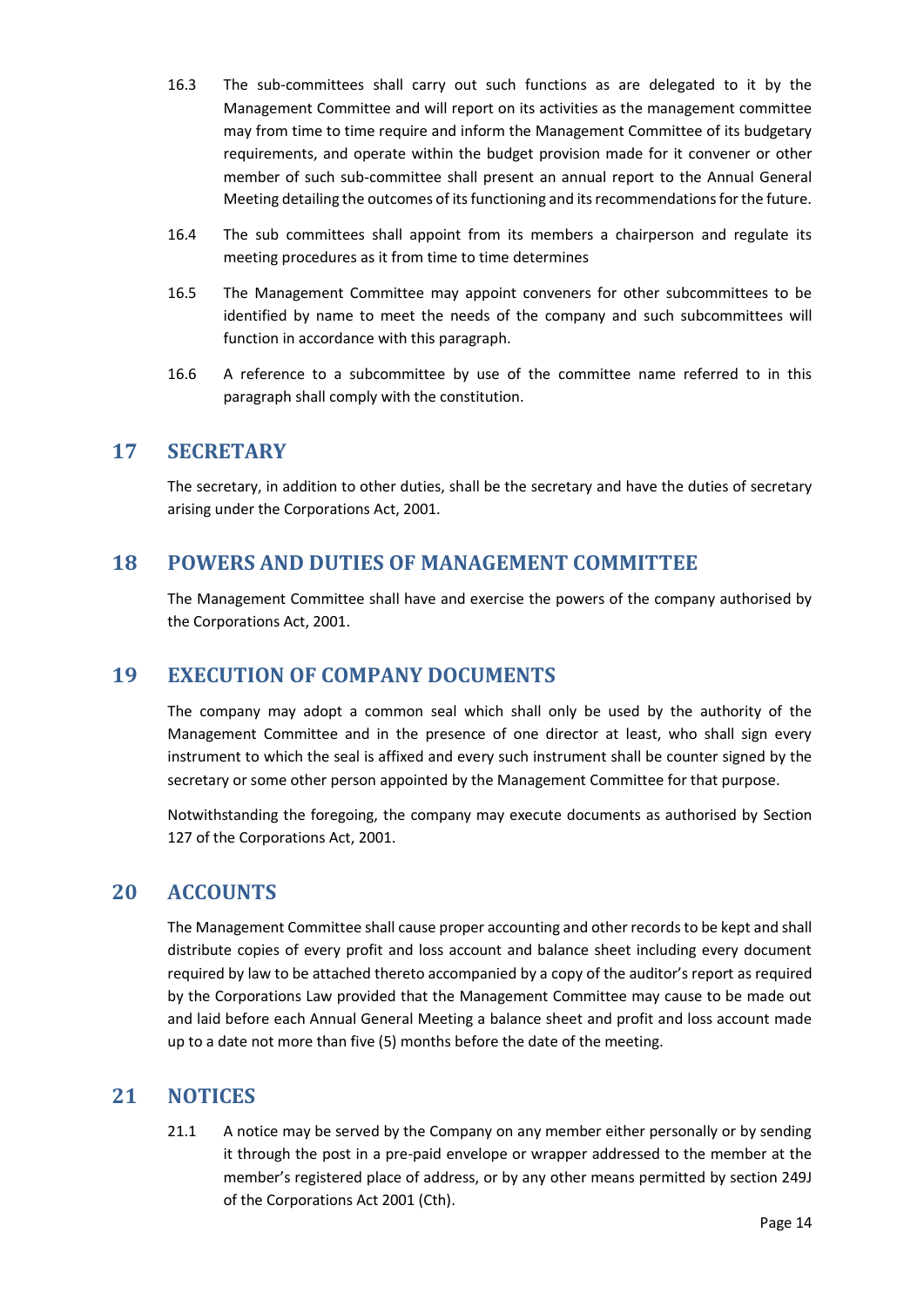- 21.2 Any notice sent by post shall be deemed to have been served on the day following that on which the envelope or wrapper containing the same is posted and in proving such service it shall be sufficient to prove that the envelope or wrapper containing the notice was properly addressed and put into the post office or other public postal receptacle. A certificate in writing signed by the secretary or other officer of the Company that the envelope or wrapper containing the notice was so addressed and posted shall be conclusive evidence thereof.
- 21.3 The signature to any notice to be given by the Company may be written or printed.
- 21.4 Where a specific number of days' notice or notice extending over any other period is required to be given the day of service shall, but the day upon which such notice shall expire shall not, be included in such number of days or other period unless it is otherwise provided by these Articles or by Statute.

## **22 INDEMNITY**

Every member of the Management Committee and the Sub-Committees and every auditor or other officer for the time being of the company shall be indemnified out of the assets of the company against personal liability incurred by any one of them in the course of their duties but only in accordance with the provisions of the Corporations Act and for legal costs incurred by such person in defending any proceedings giving rise to such liability and whether those proceedings be civil or criminal, but only to the extent permitted under the Corporations Law and the company may pay a premium in respect of the insurance of such a person only to the extent permitted under the Corporations Act.

### **23 BY-LAWS**

- 23.1 The Management Committee may in order to advance the objects of the company, make, repeal and amend company By-Laws.
- 23.2 All By-Laws and any amendments thereto must be consistent with this constitution as amended from time to time.
- 23.3 All By-Laws are binding upon the members
- 23.4 Any member may present a motion to repeal a By-Law to the Management Committee.
	- 23.4.1 The member wishing to place a motion for repeal of a by-law may provide a petition of members supporting the motion. If a member presents a petition of 5 or more members supporting the motion to repeal the By-Law, then the Management Committee must place the motion onto the agenda for the next General Meeting or the Annual General meeting, whichever comes first, to be voted on by members.
	- 23.4.2 The Management Committee may at its sole discretion allow a motion to repeal a By-Law to be placed on the agenda without the supporting petition if it deems that this is in the interests of the company to do so.
	- 23.4.3 If those members entitled to vote and present at the meeting, by majority, vote to repeal any By-Law, that By-Law or By-Laws will immediately be repealed and no longer be of any force or effect.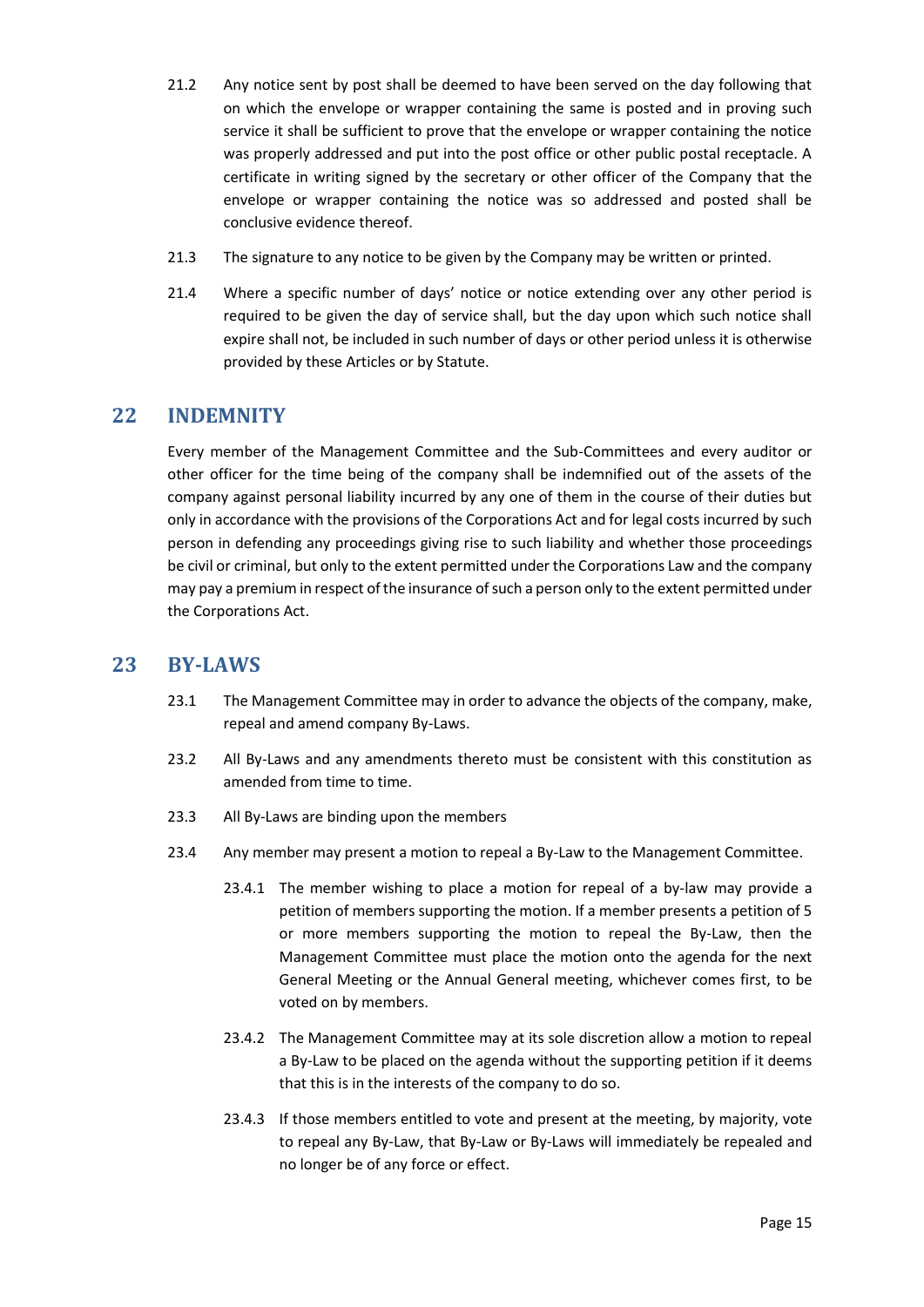# **24. Using technology to hold meetings**

- 24.1 The company may hold a general meeting at two or more venues using any technology that gives the members as a whole a reasonable opportunity to participate, including to hear and be heard.
- 24.2 Anyone using this technology is taken to be present in person at the meeting.
- 24.3 For the purposes of this constitution, where the terms 'present in person' or 'present' are used in relation to a general meeting of the company, they shall be deemed to include a person using any technology referred to in this paragraph 24."